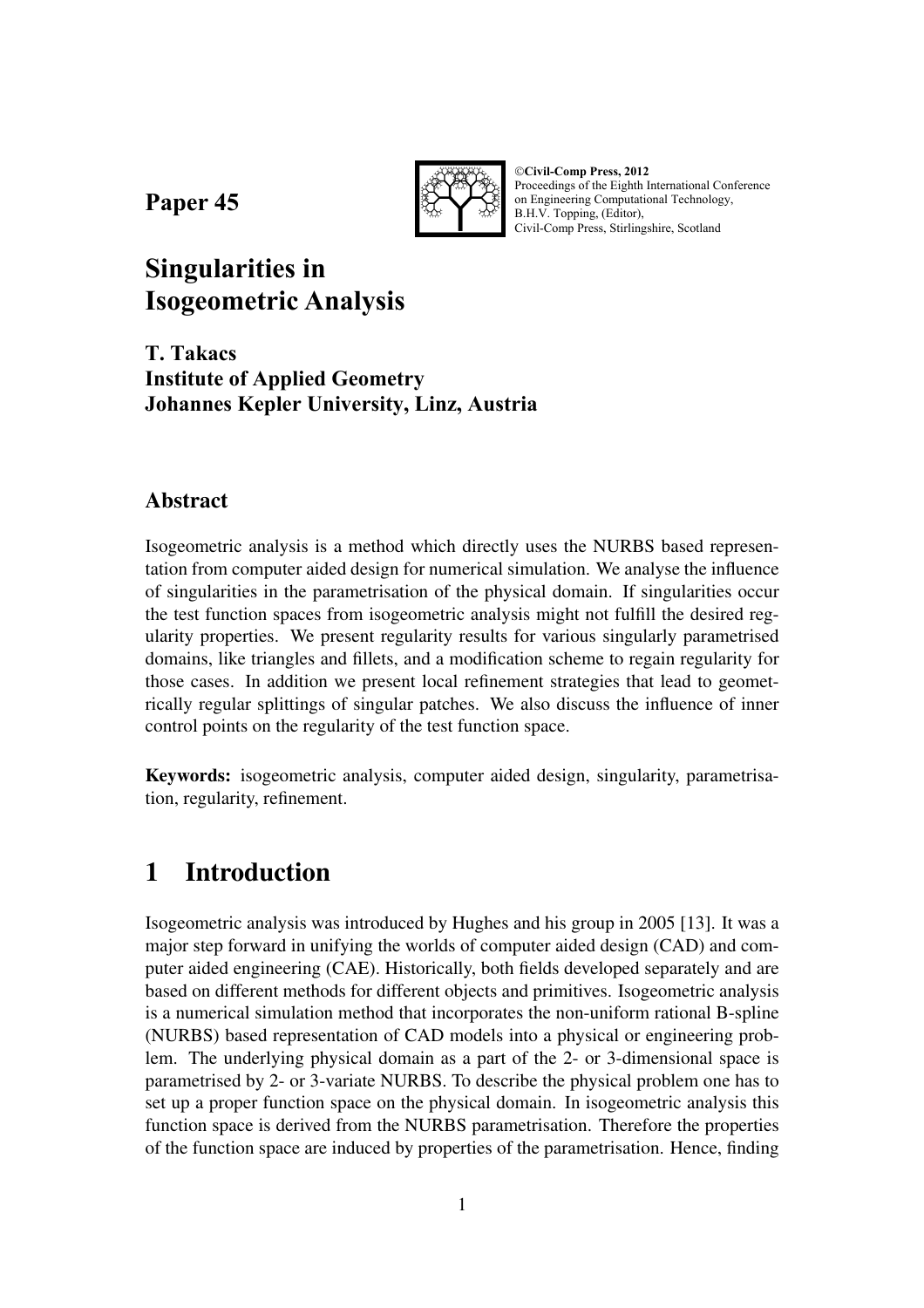"good" parametrisations is an important task (see e.g. [17, 5]).

If the parametrisation is assumed to be regular, then the tensor product structure of multivariate NURBS leads to domains that are structurally equivalent to a quadrangle or to a hexahedron. Hence this straightforward approach cannot be used to parametrise more complex shapes. There are several strategies to cope with this problem. One possibility is to split the domain into regularly parametrised quadrangular or hexahedral parts [6, 16]. Following this procedure one has to take care of the thus created inner boundaries. This procedure leads to separate function spaces on each part of the splitting. Depending on the imposed continuity of the problem these function spaces have to be connected and restricted properly. This task can be very costly. Another strategy is to use trimmed patches [12, 15]. Applying this method allows to represent very general domains. But the trimming may result in function spaces with poor stability properties. A different approach is to use singular parametrisations [18, 19]. Singularly parametrised surfaces and volumes can represent non-quadrangular or nonhexahedral domains in one piece. In that case splitting or trimming of the domain is not necessary. Hence singular parametrisations can be very convenient.

In this paper we focus on domains that are parametrised by singular mappings. We examine properties of the singularities and analyse how they influence the function spaces. We give an overview of the regularity results on singularly parametrised domains. From these results we deduce parametrisation strategies depending on the physical problem and on the shape of the domain. A test function on the physical domain is defined as the composition of a basis function on the parameter space with the inverse of the parametrisation. Since the parametrisation is assumed to have singularities the inverse and its derivatives are not well defined in these singular points. This leads to test functions that do not fulfill the desired regularity and differentiability conditions. Consequently, numerical methods to solve partial differential equations cannot be applied properly.

First we discuss the regularity properties of the test function space. We consider several types of singularities of B-spline parametrisations for 2-dimensional domains. Different types of singularities are used to represent different geometric properties of the physical domain. For the considered types of singularities we show regularity properties of the test function space. In addition we derive modification schemes for the test function space in case of insufficient regularity.

Another focus of our work lies on the regularity of the polynomial patches after refinement. In the presence of singularities some of the patches might degenerate. We analyse this behaviour for different types of singularities. These results are crucial for the numerical analysis of solution methods for physical problems.

### **2 Preliminaries**

In this section we present in short the notion of isogeometric analysis as a method for the solution of partial differential equations. We recall the basic definitions of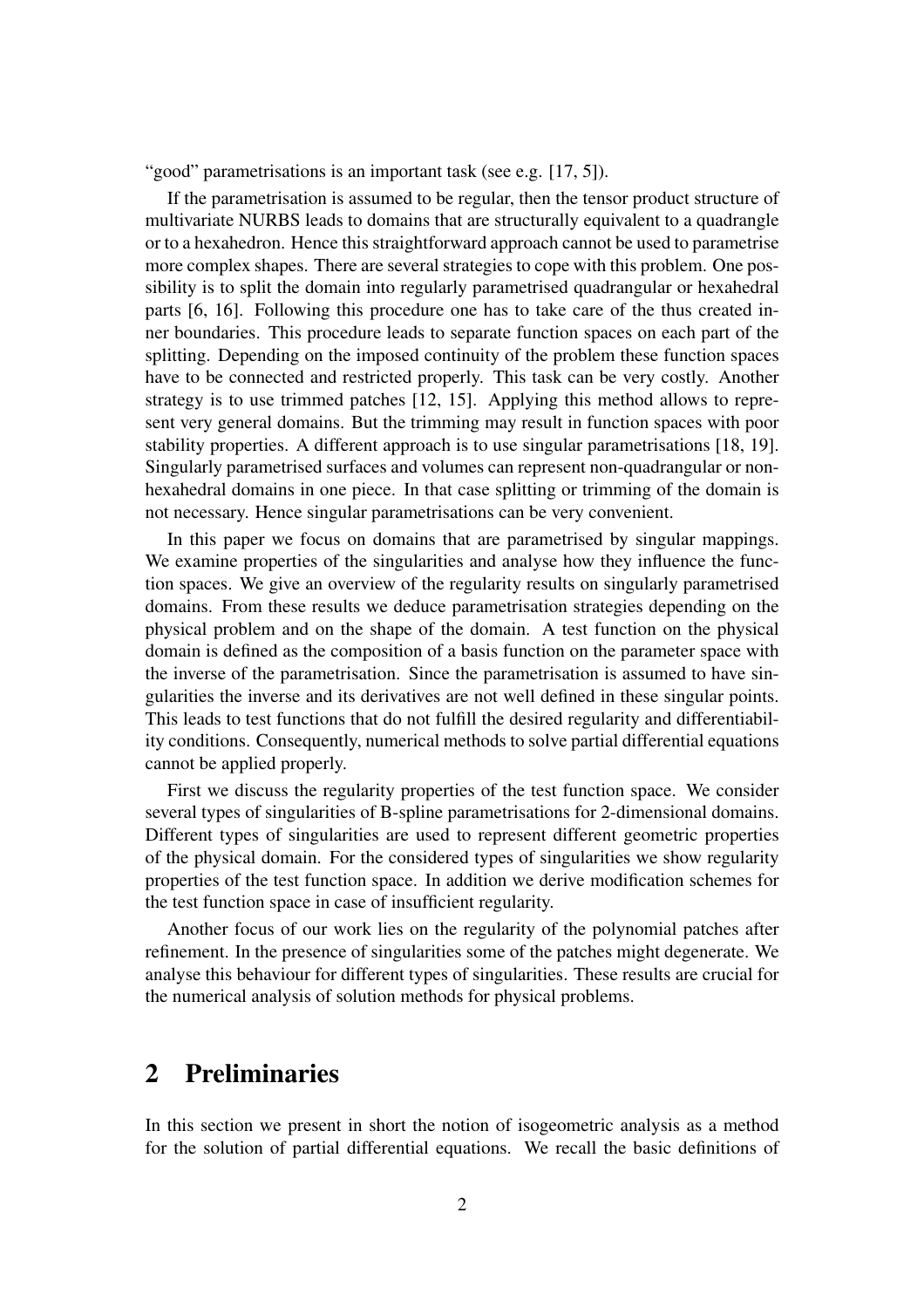isogeometric analysis (see [13]) and the goals of this paper.

#### **2.1 Representation of the geometry of the domain**

In isogeometric analysis the physical domain is represented by a B-spline or NURBS parametrisation. In this paper we restrict ourselves to B-splines. Note that many of the results can be generalized to NURBS parametrisations fulfilling certain additional conditions (see [24]). We start with the definition of B-splines, which are piecewise polynomial functions determined by some degree  $d \in \mathbb{Z}_0^+$  and a knot vector T =  $(t_0, \ldots, t_{m-1})$ ; a non-decreasing sequence of real numbers. We assume that the knot vector is open, i.e. the first and last knot is repeated  $d + 1$  times. For  $i = 0, \ldots, m - 1$  $d-2$  the *i*-th B-spline  $b_{i,d}$  of degree d is defined by the recurrence

$$
b_{i,0}(x) = \begin{cases} 1 & \text{for } t_i \leq x \leq t_{i+1} \\ 0 & \text{else} \end{cases}
$$
  

$$
b_{i,d}(x) = \frac{x - t_i}{t_{i+d} - t_i} b_{i,d-1}(x) + \frac{t_{i+d+1} - x}{t_{i+d+1} - t_{i+1}} b_{i+1,d-1}(x),
$$

where all fractions with a zero denominator are considered to be equal to zero. The parameter space is set to be B =  $|t_d, t_{m-d-1}|$ , which covers the support of all the B-splines, except for the boundary points  $t_0 = \ldots = t_d$  and  $t_{m-d-1} = \ldots = t_{m-1}$ .

To extend the definition of B-splines to higher dimensions we recall the concept of tensor product B-splines. Consequently, a degree and a knot vector is set for each direction. Here we consider bivariate B-splines only  $(n = 2)$ . We have given a degree  $\mathbf{d} = (d_1, d_2)$  and a knot vector  $\mathbf{T} = (\mathbf{T}^{(1)}, \mathbf{T}^{(2)})$ , with  $\mathbf{T}^{(1)} \in \mathbb{R}^{m_1}$  and  $\mathbf{T}^{(2)} \in \mathbb{R}^{m_2}$ . Using the notation  $\mathbf{i} = (i, j)$  and  $\mathbf{x} = (x, y)^T$ , the i-th bivariate B-spline of degree d and knot vector  $T$  is defined by

$$
b_{\mathbf{i},\mathbf{d}} : \mathbf{B} \rightarrow \mathbb{R}
$$
  

$$
\mathbf{x} \mapsto b_{i,d_1}(x) b_{j,d_2}(y),
$$

for  $0 \le i \le m-d-2$ . Here  $b_{i,d_\ell}$  is the *i*-th B-spline corresponding to  $d_\ell$  and  $T^{(\ell)}$  for  $\ell = 1, 2$ . The parameter space **B** is defined by

$$
\mathbf{B} = \left[ t_{d_1}^{(1)}, t_{m_1-d_1-1}^{(1)} \right] \times \left[ t_{d_2}^{(2)}, t_{m_2-d_2-1}^{(2)} \right].
$$

For a more detailled information on B-splines see [21, 22, 20].

Without loss of generality we set the parameter space to be the 2-dimensional open unit box  $\mathbf{B} = \begin{bmatrix} 0, 1 \end{bmatrix}^2$ . We assume the degree d to be fixed. To simplify the notation we omit the subscript  $d$  and write  $b_i$ . For a given (initial) knot vector  $T$  the parametrisation G of  $\Omega$  is defined by

$$
\begin{array}{ccc} \mathbf{G}:\mathbf{B} & \rightarrow & \mathbb{R}^2 \\ \mathbf{x} & \mapsto & \displaystyle\sum_{\mathbf{i}\in\mathbb{I}_{\circ}} \mathbf{P}_{\mathbf{i}} b_{\mathbf{i}}\left(\mathbf{x}\right), \end{array}
$$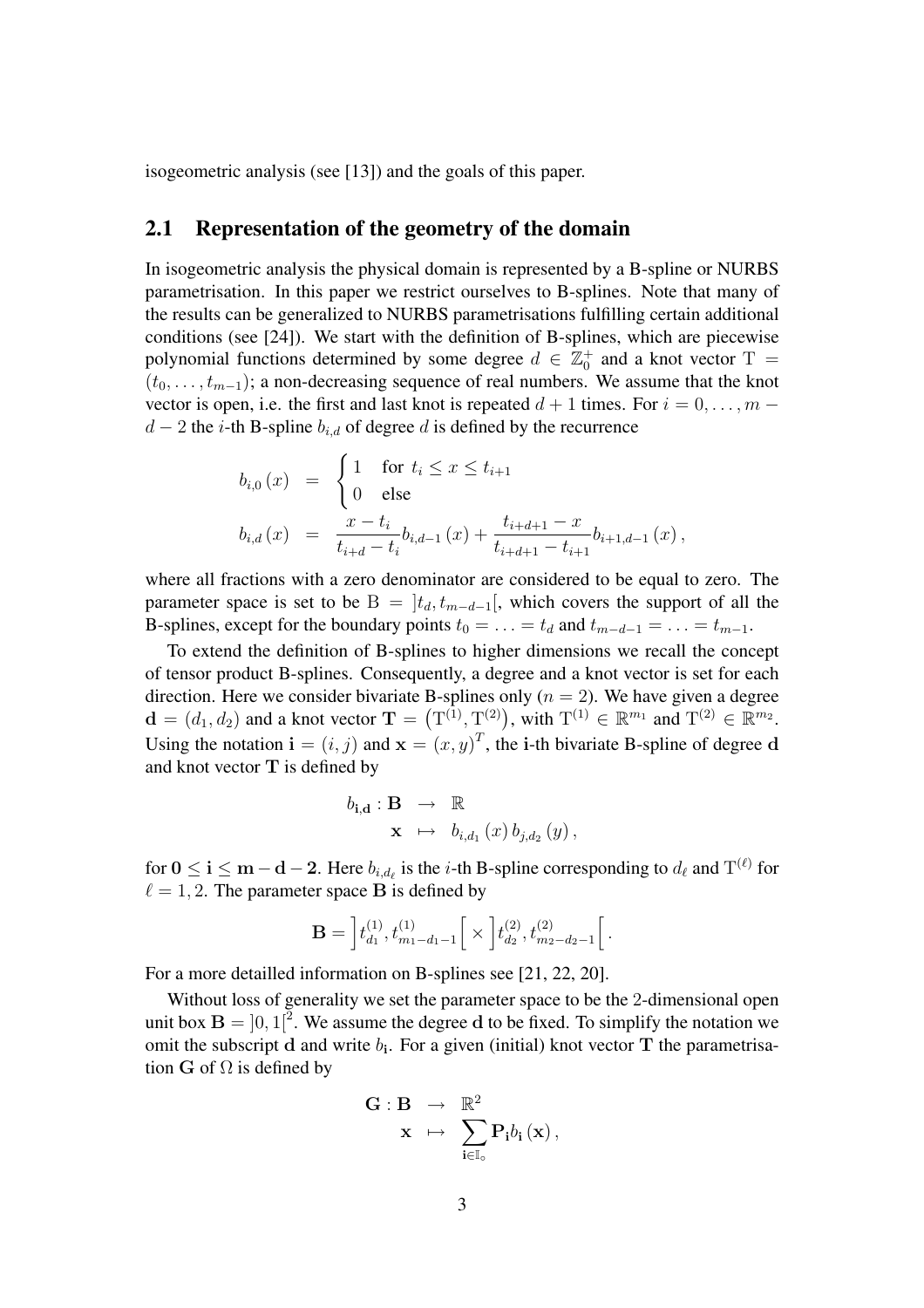with B-spline basis functions  $b_i$  and control points  $P_i \in \mathbb{R}^2$  for each

$$
i\in\mathbb{I}_{\circ}=\left\{ i\in\mathbb{Z}^{2}:0\leq i\leq m-d-2\right\} .
$$

The physical domain  $\Omega \subset \mathbb{R}^2$  is the image of B under G, i.e.  $G(B) = \Omega$ . We assume that the parametrisation G is bijective in the interior of the parameter space. In practical applications it might happen that overlaps occur in the geometry mapping. In that case the parametrisation is not bijective. Note that we will not consider this kind of parametrisations.

#### **2.2 The numerical method**

We have given an 2-dimensional physical domain  $\Omega \subseteq \mathbb{R}^2$  parametrised by the function  $G : B \to \mathbb{R}^2$ . One might want to solve some differential equation on this domain. The differentail equation often derives from a physical problem; like stress analysis, flow simulation, fluid structure interaction or electromagnetics (see e.g. [26, 4, 14, 7]). The differential equation can be transformed to a variational formulation as in Model Problem 2.1. In this section we look at the definition of such a variational problem and recall the isogeometric method to solve this kind of problems. Concerning the numerical background we refer to [3].

Let  $\mathcal{V}_q(\Omega)$ ,  $\mathcal{V}_0(\Omega) \subseteq \mathcal{V}(\Omega)$  be subsets of the Hilbert space  $\mathcal{V}(\Omega)$ ; where  $\mathcal{V} = H^1$ or  $V = H^2$ , with

$$
H^{1}(\Omega) = \left\{ \varphi(\boldsymbol{\xi}) \in L^{2}(\Omega) : \frac{\partial \varphi}{\partial \xi_{k}} \in L^{2}(\Omega) \,\,\forall \, 1 \leq k \leq 2 \right\}
$$

and

$$
H^{2}(\Omega) = \left\{ \varphi\left(\boldsymbol{\xi}\right) \in H^{1}\left(\Omega\right) : \frac{\partial^{2} \varphi}{\partial \xi_{k} \partial \xi_{l}} \in L^{2}\left(\Omega\right) \,\forall\, 1 \leq l, k \leq 2 \right\}
$$

.

Given a bilinear form  $\alpha(\cdot, \cdot): \mathcal{V}_q \times \mathcal{V}_0 \to \mathbb{R}$  and a linear functional  $\langle \lambda, \cdot \rangle : \mathcal{V}_0 \to \mathbb{R}$ we consider a variational formulation of a partial differential equation.

**Model Problem 2.1** (Variational problem) *Find*  $\varphi \in V_q(\Omega)$  *such that* 

$$
\alpha(\varphi,\psi)=\langle \lambda,\psi\rangle \qquad \forall \psi\in \mathcal{V}_0(\Omega).
$$

The isogeometric method is an approach to discretize such a variational problem. It is based on Galerkin's principle, which can be interpreted in the following way. We have given a sequence  $\{\mathcal{V}_h\}_h$  of finite-dimensional function spaces  $\mathcal{V}_h \subseteq \mathcal{V}$ . Here h can be seen as the mesh size of the discretization of the domain. In the limit case  $h \rightarrow 0$  the solution of the discrete problem 2.2 should converge to the solution of the continuous problem 2.1. Spaces  $V_{g,h} = V_g \cap V_h$  and  $V_{0,h} = V_0 \cap V_h$  are set up to solve the following discrete problem for each  $h$ .

**Model Problem 2.2** *Find*  $\varphi_h \in \mathcal{V}_{q,h}(\Omega)$  *such that* 

$$
\alpha\left(\varphi_h,\psi_h\right)=\left\langle\lambda,\psi_h\right\rangle\qquad\forall\psi_h\in\mathcal{V}_{0,h}\left(\Omega\right).
$$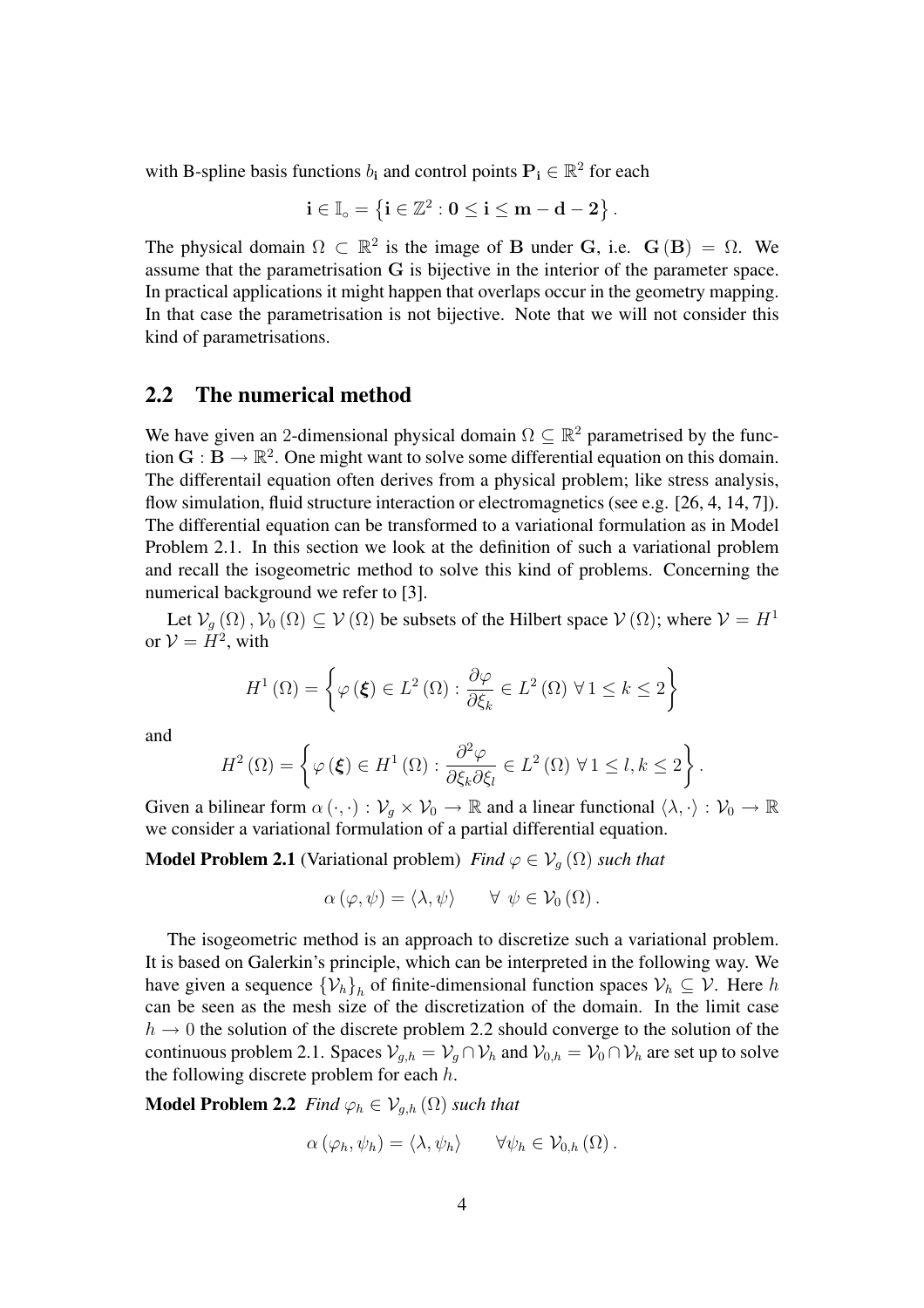In the setting of this paper the basis functions spanning  $V_h$  are constructed from the B-splines  $b_i$  and from the domain parametrisation G. To set up a basis of  $V_h$  for decreasing mesh size  $h$  we first need to define the refinement scheme.

A family of meshes  $\{D_h\}_h$  is derived from a family of refined knot spans. Each mesh  $\mathcal{D}_h$  is a partition of the box B into elements D. The partition may have a tensor product structure, but we might also consider a local refinement, as it appears in the context of THB-splines [11, 10], LR-splines [9] or T-splines [8, 1, 23]. Nonetheless, we will not go into the details of the various local refinement procedures here. We only introduce some notations for tensor product refinement. Each element  $D \in \mathcal{D}_h$  is an open and non-empty 2-dimensional interval with diameter  $h_D$ , with  $h = \max(h_D)$ for each partition  $\mathcal{D}_h$ . We set the h-dependent index space  $\mathbb{I}_h$  to

$$
\mathbb{I}_h=\left\{{\bf i}\in\mathbb{Z}^2:{\bf 0}\leq {\bf i}\leq {\bf m}_h-{\bf d}-{\bf 2}\right\}.
$$

We define

$$
\mathcal{S}_h = \text{span}\left(\{b_{\mathbf{i},h}: \mathbf{i} \in \mathbb{I}_h\}\right)
$$

as a function space on B and the space

$$
\mathcal{V}_h = \text{span}\left(\{\beta_{\mathbf{i},h}: \mathbf{i} \in \mathbb{I}_h\}\right)
$$

on  $\Omega$ , with

$$
\beta_{\mathbf{i},h} = b_{\mathbf{i},h} \circ \mathbf{G}^{-1} : \Omega \to \mathbb{R}.
$$

To have well-defined functions  $\beta_{i,h}$  we assume that the parametrisation G is invertible in the open box B. Nonetheless it may be singular in some points  $x_0 \in \mathbf{B}$ .

For each element  $D \in \mathcal{D}_h$  we have  $\Delta = \mathbf{G}(D) \subset \Omega$ . Let  $\Lambda_h$  be the collection of all such  $\Delta$ , let  $\theta_{\Delta} = \text{diam}(\Delta)$  and  $\theta = \max(\theta_{\Delta})$ . Hence h is the mesh size in the parameter domain and  $\theta$  is the mesh size in the physical domain. Let  $\rho_{\Delta}$  be the diameter of the largest inscribed circle of the patch  $\Delta$ . Furtheron let  $|\Delta|$  be the area of  $\Delta$ . We say that the mesh is degenerating if there exist  $\Delta$  such that the ratio  $\theta_{\Delta}/\rho_{\Delta}$  is going to infinity as  $h$  tends to 0.

#### **2.3 Regularity properties and refinement**

In many practical applications it is desireable that the test function space  $V<sub>h</sub>$  fulfills  $V_h \subseteq H^m$  for  $m = 1, 2$ . The study of harmonic or biharmonic equations leads to  $H^1$ or  $H^2$ , respectively, as underlying function spaces for the variation problem.

In the following sections we analyse the test functions from isogeometric analysis in the presence of singularities in the parametrisation. It might happen that some of the test functions  $\beta_{i,h}$  do not fulfill  $\beta_{i,h} \in H^1$  or  $\beta_{i,h} \in H^2$ . We will point out such cases and present a modification scheme to handle this problem efficiently. Furtheron we present local refinement schemes for several singularly parametrised domains. The findings of this paper strongly indicate that the approximation properties stated in [2] can be generalized from regular to certain singular domains as well.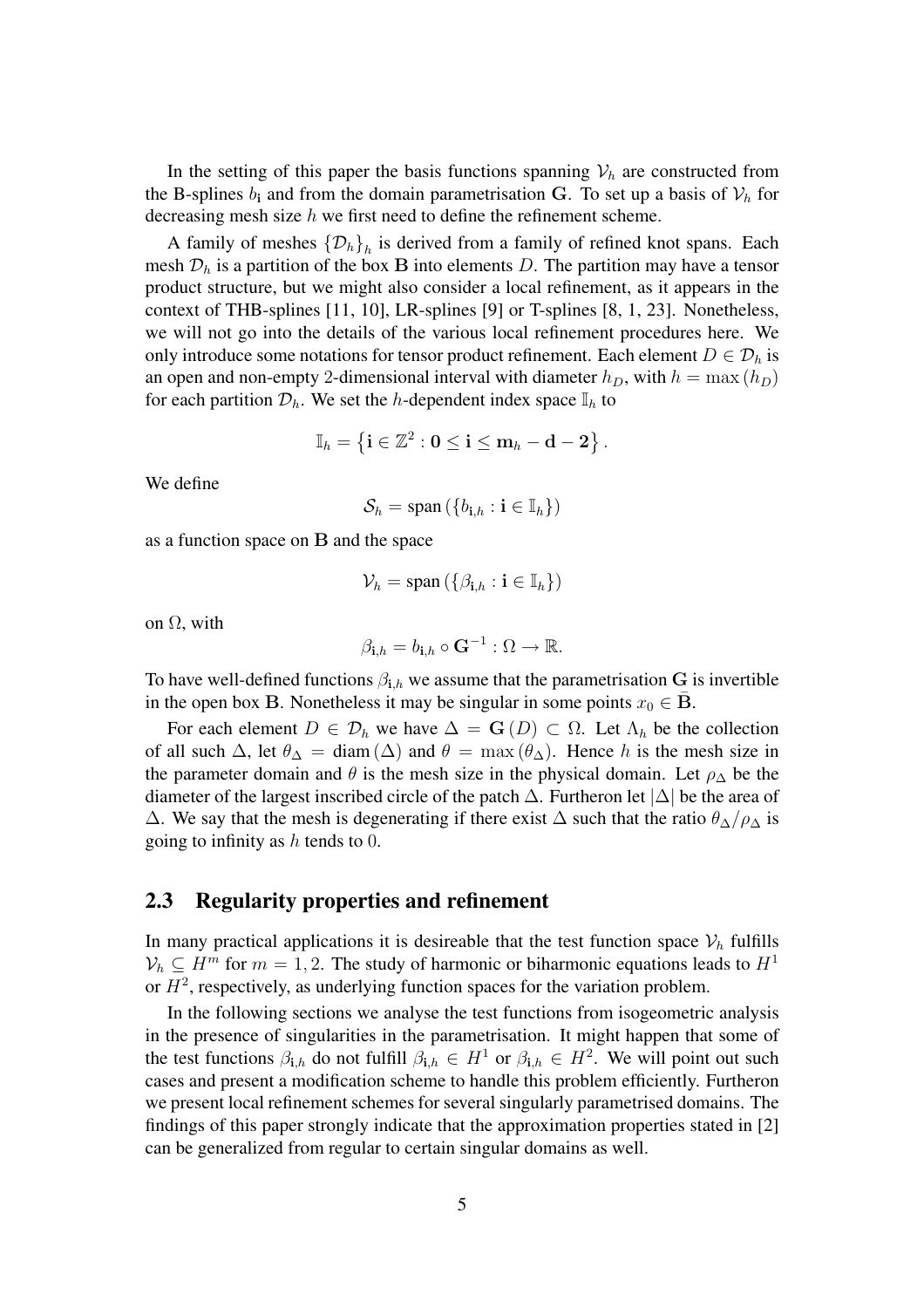### **3 Singular parametrisations of triangular domains**

In this section we present three different parametrisations for a triangular domain. We analyze the regularity properties for the case of  $H<sup>1</sup>$  and  $H<sup>2</sup>$  as underlying function spaces. The presented parametrisations are of low degree but the results are also valid for parametrisations of higher degree. The results presented in this paper are based on [24, 25].

The singularities of the presented Bézier patches fall into two different categories. For **Triangle A** one edge in the parameter domain degenerates to a single point in the physical domain. For **Triangle B1** and **Triangle B2** two adjacent edges in the parameter domain have a common tangent direction at the center point of one edge in the physical domain. We always set the singular point in the parameter domain as well as in the physical domain to be the origin. For Triangles A and B1 we consider Bézier patches of degree  $(1, 1)$ . Triangle B2 is a Bézier patch of degree  $(2, 2)$ .

• **Triangle A: Collapsing edge.** Let  $\Omega_A$  be a Bézier patch having control points

$$
\begin{array}{ll}\n\mathbf{P}_{(i,j)} & j = 0 \quad j = 1 \\
i = 0 \quad (0,0)^T \quad (0,0)^T \\
i = 1 \quad (1,0)^T \quad (1,1)^T\n\end{array}
$$

where the parametrisation fulfills

$$
\mathbf{G}_A = (x, xy)^T.
$$

• **Triangle B1: Collinear edges (bilinear).** Let  $\Omega_B$  be a Bézier patch having control points

$$
\begin{array}{ll}\n\mathbf{P}_{(i,j)} & j = 0 & j = 1 \\
\hline\n i = 0 & (0,0)^T & \left(\frac{1}{2}, \frac{1}{2}\right)^T \\
 i = 1 & \left(-\frac{1}{2}, -\frac{1}{2}\right)^T & \left(\frac{1}{2}, -\frac{1}{2}\right)^T\n\end{array}
$$

where the parametrisation fulfills

$$
\mathbf{G}_{B1} = \frac{1}{2} \left( -x + y + xy, -x + y - xy \right)^T.
$$

• **Triangle B2: Collinear edges (biquadratic).** Let  $\Omega_B$  be a Bézier patch having control points

$$
\begin{array}{ccc}\n\mathbf{P}_{(i,j)} & j = 0 & j = 1 & j = 2\\ \n\overline{i = 0} & (0,0)^T & (0,0)^T & \left(\frac{1}{2},\frac{1}{2}\right)^T\\ \n\overline{i = 1} & (0,0)^T & \left(\frac{1}{8},-\frac{1}{8}\right)^T & \left(\frac{1}{2},0\right)^T\\ \n\overline{i = 2} & \left(-\frac{1}{2},-\frac{1}{2}\right)^T & (0,-\frac{1}{2})^T & \left(\frac{1}{2},-\frac{1}{2}\right)^T\n\end{array}
$$

where the parametrisation fulfills

$$
\mathbf{G}_{B2} = \frac{1}{2} \left( -x^2 + xy + x^2y + y^2 - xy^2, -x^2 - xy + x^2y + y^2 - xy^2 \right)^T.
$$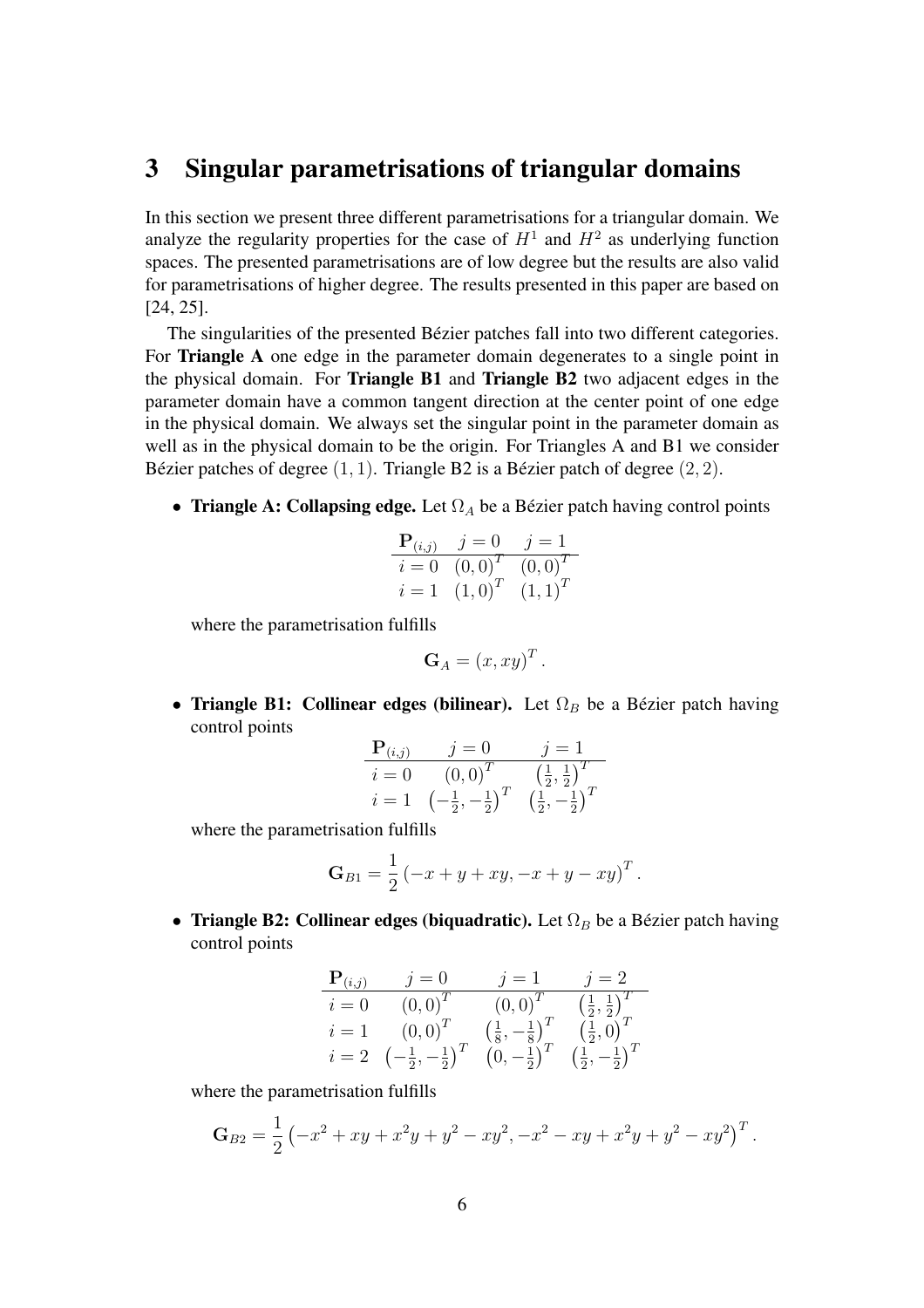The parametrisations of Triangle A and Triangle B1 are bilinear and the parametrisation of Triangle B2 is biquadratic. For each domain we allow arbitrary refinement and degree elevation leading to a subdivision  $\mathcal{D}_h$  and an index set  $\mathbb{I}_h$ . Assume we are given a function space  $V_h$  derived from such a refinement. The indices  $i \in I_h$  correspond to the refined test functions in a straightforward way.

**Remark 3.1** *Note that any tensor-product B-spline surface can be split into Bezier ´ patches. Therefore results for basis functions on Bezier patches can be extended to ´ more general domains with B-spline representations.*

We will now state regularity results for the test function spaces for the three cases separately.

#### **3.1 Triangle A: Collapsing edge**

For this type of singular domain we get the following general result for arbitrarily refined meshes  $\mathcal{D}_h$ .

**Theorem 3.2** *Consider the triangular domain*  $\Omega_A$  *with parametrisation*  $G_A$ *. Let*  $\mathbb{I}_h$ *be the index set corresponding to an arbitrarily refined function space*  $V_h$ *. We set* 

$$
\mathbb{D}_1 = \{(i, j) \in \mathbb{I}_h : i = 0\} \text{ and } \mathbb{D}_2 = \{(i, j) \in \mathbb{I}_h : i \leq 1\}.
$$

*The test functions*  $\beta_{i,h}$  *fulfill*  $\beta_{i,h} \notin H^1(\Omega_A)$  *if and only if*  $i \in \mathbb{D}_1$ *. Moreover, they satisfy*  $\beta_{i,h} \notin H^2(\Omega_A)$  *if and only if*  $i \in \mathbb{D}_2$ *.* 

 $\Box$ 

*Proof.* For a proof of this theorem see [24, 25].

Note that in this case the control points fulfill  $P_i = (0, 0)^T$  for all  $i \in D_1$ .

This theorem states that, in the case of a singular parametrisation, some of the test functions are not sufficiently regular. In the next proposition we present a scheme to compute a basis for the space  $\mathcal{V}_h \cap H^1(\Omega_A)$ .

**Proposition 3.3** *Let the assumptions and definitions of Theorem 3.2 be valid. For*

$$
\hat{\beta}_{(0,0),h}\left(\boldsymbol{\xi}\right)=\sum_{\boldsymbol{\mathrm{i}}\in\mathbb{D}_{1}}\beta_{\boldsymbol{\mathrm{i}},h}\left(\boldsymbol{\xi}\right)
$$

*and*

$$
\hat{\mathcal{V}}_h = \mathrm{span}\left(\left\{\hat{\beta}_{(0,0),h}\right\} \cup \left\{\beta_{\mathbf{i},h} : \mathbf{i} \in \mathbb{I}_h \backslash \mathbb{D}_1\right\}\right)
$$

*we have*  $\hat{\mathcal{V}}_h = \mathcal{V}_h \cap H^1(\Omega_A)$ .

*Proof.* The statement follows directly from the proof of Proposition 3.7 which we present later.  $\Box$ 

The basis

$$
\left\{\hat{\beta}_{(0,0),h}\right\} \cup \left\{\beta_{\mathbf{i},h} : \mathbf{i} \in \mathbb{I}_h \backslash \mathbb{D}_1\right\}
$$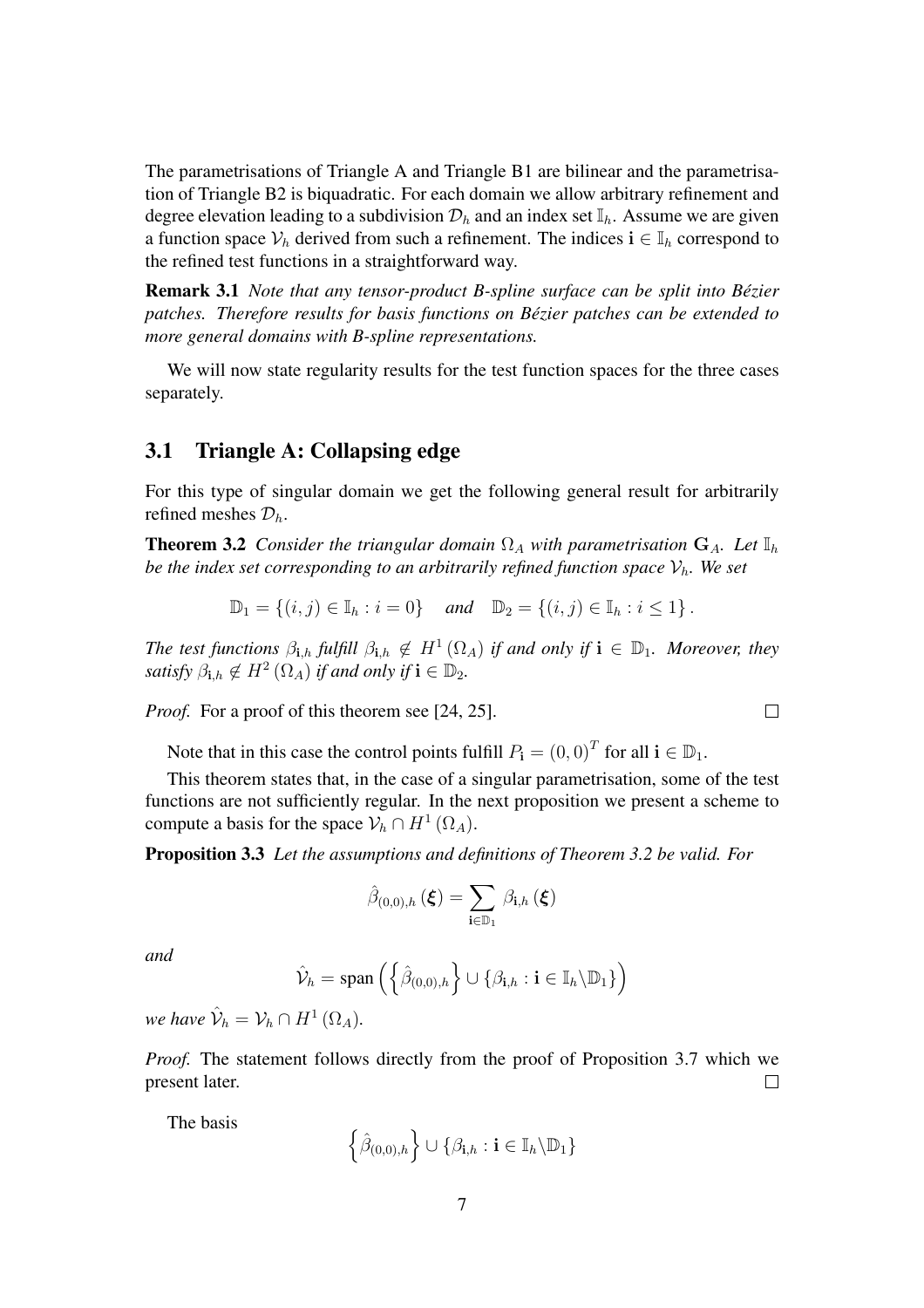

Figure 1: Triangle A with uniform (left) and adaptive (right) refinement

forms a partition of unity and all test functions are non-negative. We present a similar modification scheme for  $H^2$  in Section 3.3.

**Remark 3.4** *Note that the refinement is very crucial to the stability and approximation properties of the numerical method. Figure 1 shows two different refinement schemes. We point out various properties of the resulting meshes. The first example is a uniform refinement, splitting each knot interval in half in every step. The second example is a gradual refinement, refining less in a neighbourhood of the singularity. The goal of this refinement scheme is to keep the patches*  $\Delta \in \Lambda_h$  *in the physical domain equally sized.*

Having a uniform refinement we get  $\theta_{\Delta} = O(h)$  for all  $\Delta \in \Lambda_h$ , but min  $(\rho_{\Delta}) =$  $O(h^2)$ . Hence min ( $|\Delta|$ ) =  $O(h^3)$  and max ( $|\Delta|$ ) =  $O(h^2)$ .

This can be avoided using adaptive refinement. The upper right image of Figure 1 presents a suitable scheme. For each level of refinement the non-uniform mesh is based on an underlying uniform mesh. We set the mesh size  $h$  of the non-uniform refinement to be the size of the underlying uniform mesh. The depicted refinement levels are  $h = 1/2^0$  (whole domain),  $h = 1/2^1$  (bold lines),  $h = 1/2^2$  (thin lines) and  $h = 1/2<sup>3</sup>$  (dashed lines). Using this scheme we get  $\theta_{\Delta} = O(h)$ ,  $\rho_{\Delta} = O(h)$  and  $|\Delta| = O(h^2)$  for all  $\Delta \in \Lambda_h$ .

The presented adaptive refinement scheme fulfills many desired properties. Apart from one patch, namely the one containing the singularity, all patches are regular quadrilaterals. We suppose that this scheme leads to a refined series of function spaces with very good stability and approximation properties. It is reasonable that this non-uniform refinement scheme can be applied to other domains of similar geometric structure.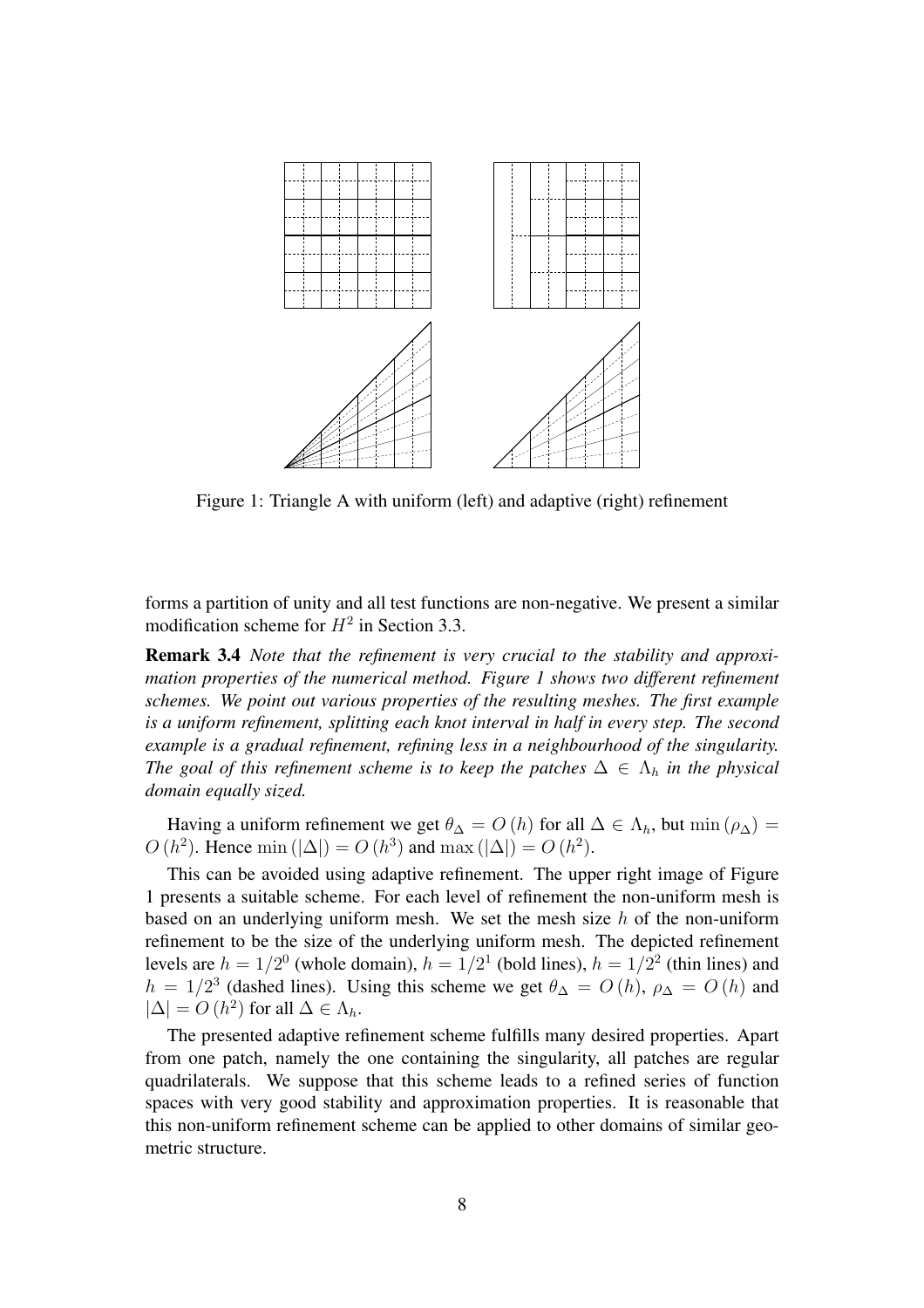

Figure 2: Triangle B1 with uniform refinement (left), Triangle B2 with uniform (middle) and adaptive (right) refinement

#### **3.2 Triangles B1 and B2: Collinear edges**

Similar to the results from the previous section we can derive regularity results for function spaces on the triangular domain  $\Omega_B$ .

**Theorem 3.5** *Consider the triangular domain*  $\Omega_B$  *with parametrisation*  $G_{B1}$  *or*  $G_{B2}$ *, respectively. Let*  $\mathbb{I}_h$  *be the index set corresponding to an arbitrary refinement*  $\mathcal{D}_h$ *, with function space*  $V_h$ *. We set* 

$$
\mathbb{D}_2 = \{(i, j) \in \mathbb{I}_h : i + j \leq 2\} \setminus \{(1, 1)\}.
$$

*The test functions*  $\beta_{i,h}$  *fulfill*  $\beta_{i,h} \in H^1(\Omega_B)$  *for all*  $i \in I_h$  *and*  $\beta_{i,h} \notin H^2(\Omega_B)$  *if and only* if  $\mathbf{i} \in \mathbb{D}_2$ .

*Proof.* For a proof of this theorem see [24, 25].

 $\Box$ 

**Remark 3.6** *We again want to consider different refinement strategies and compare the properties. We consider a uniform refinement for Triangles B1 and B2 and a specific local refinement for Triangle B2.*

For the uniform refinement of Triangle B1 (left) we get  $\min(\theta_{\Delta}/\rho_{\Delta}) = O(1/h)$ . Furtheron,  $\min(|\Delta|) = O(h^3)$  and  $\max(|\Delta|) = O(h^2)$ . This means that, in any case, the shapes of the patches in the physical domain are degenerating. The depicted refinement levels for the uniform meshes in Figure 2 (left and middle) are  $h = 1/2^0$ (whole domain),  $h = 1/2<sup>1</sup>$  (bold lines),  $h = 1/2<sup>2</sup>$  (thin lines) and  $h = 1/2<sup>3</sup>$  (dashed lines).

The uniform refinement of Triangle B2 (middle) leads to  $\theta_{\Delta}/\rho_{\Delta} = O(1)$ . This means that the shapes of the patches do not degenerate. But nevertheless, min ( $|\Delta|$ ) =  $O(h^4)$  and max  $(|\Delta|) = O(h^2)$ .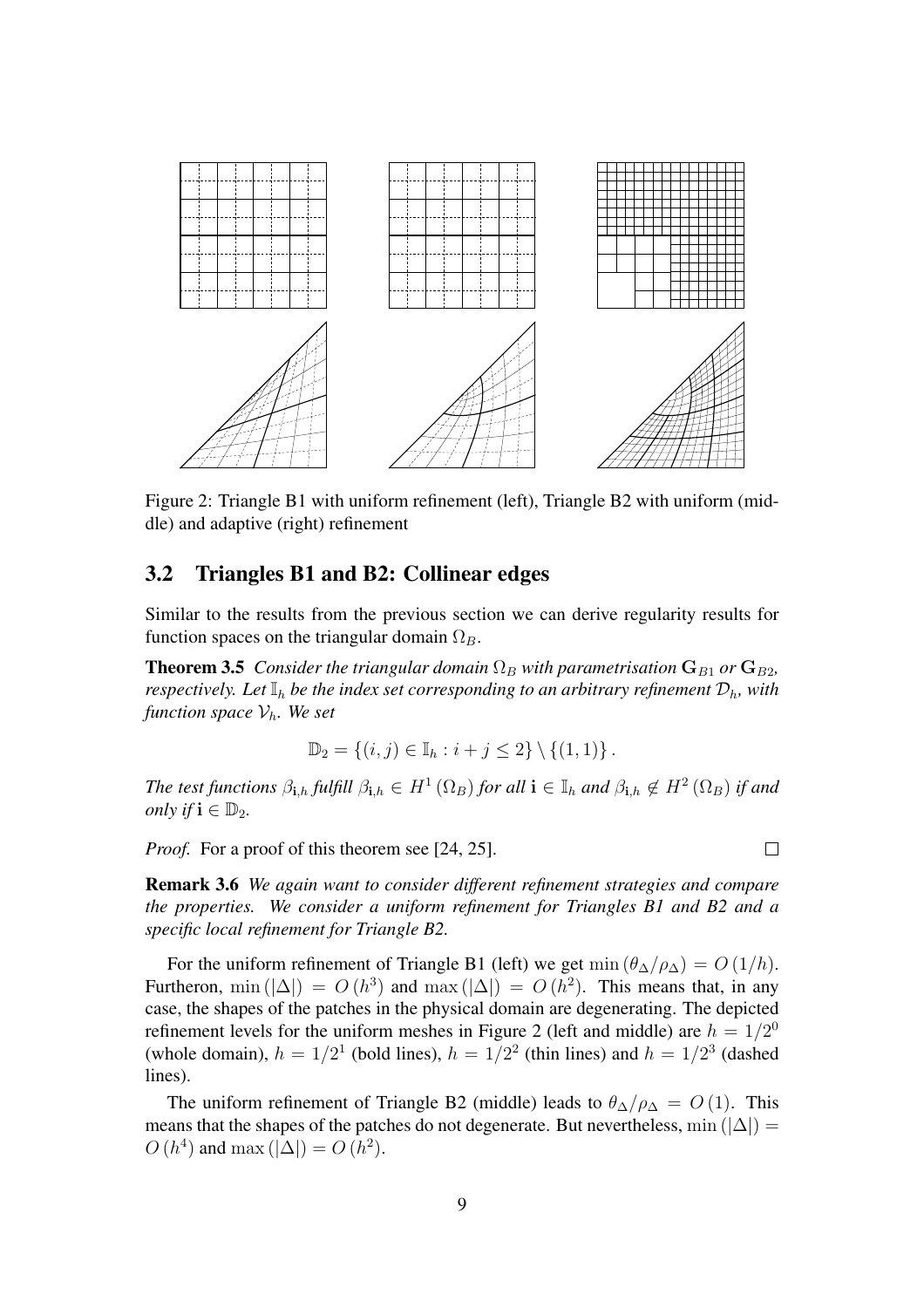Patches with uniform area can be achieved using the presented adaptive refinement. The refinement levels for the rightmost pictures in Figure 2 are  $h = 1/2^0$  (whole domain),  $h = 1/2^2$  (bold lines) and  $h = 1/2^4$  (thin lines). Hence, one refinement step of the non-uniform scheme is based on two steps of uniform refinement. Using this scheme we get  $\theta_{\Delta} = O(h)$ ,  $\rho_{\Delta} = O(h)$  and  $|\Delta| = O(h^2)$  for all  $\Delta \in \Lambda_h$ .

Similar to the scheme presented for Triangle A, the adaptive refinement fulfills many desired properties. Again, all but one patches are regular quadrilaterals. Good stability and approximation properties can be assumed, also in the case of more general, geometrically similar domains.

### **3.3 Modification scheme for** H<sup>2</sup>

Having a singularly parametrised domain it might happen that  $\mathcal{V}_h \nsubseteq H^2(\Omega)$ . In the following proposition we present a scheme to compute a function space  $\hat{V}_h \subseteq V_h \cap$  $H^2(\Omega)$ . This function space can then be used for numerical simulation where  $H^2$ regularity is necessary.

**Proposition 3.7** ([25]) *Consider a parametrisation*

$$
\mathbf{G}(x,y) = (\xi_1, \xi_2) = \sum_{\mathbf{i} \in \mathbb{I}_h} \mathbf{P}_{\mathbf{i}} b_{\mathbf{i},h}(x,y)
$$

*where*  $\mathbf{P_i} = (P_i^1, P_i^2)^T$  *are the control points. Let*  $\mathbb{D}_2 \subseteq \mathbb{I}_h$  *be the set of all indices* with  $\mathbf{i} \in \mathbb{D}_2$  if and only if  $\beta_{\mathbf{i},h} \notin H^2(\Omega)$ . We define the function space  $\hat{\mathcal{V}}_h \subseteq \mathcal{V}_h$  as the *span of*

$$
\hat{\beta}_{(0,0),h}(\xi) = \sum_{\mathbf{i}\in\mathbb{D}_2} C_{\mathbf{i}} \beta_{\mathbf{i},h}(\xi), \n\hat{\beta}_{(1,0),h}(\xi) = \sum_{\mathbf{i}\in\mathbb{D}_2} \hat{P}_{\mathbf{i}}^1 / \hat{P}_{\text{max}} \beta_{\mathbf{i},h}(\xi), \n\hat{\beta}_{(0,1),h}(\xi) = \sum_{\mathbf{i}\in\mathbb{D}_2} \hat{P}_{\mathbf{i}}^2 / \hat{P}_{\text{max}} \beta_{\mathbf{i},h}(\xi), \text{ and} \n\hat{\beta}_{\mathbf{i},h}(\xi) = \beta_{\mathbf{i},h}(\xi) \text{ for } \mathbf{i}\in\mathbb{I}_h\backslash\mathbb{D}_2,
$$

*where*

$$
\hat{P}_{\mathbf{i}}^{k} = \frac{P_{\mathbf{i}}^{k} - \min_{\mathbf{j} \in \mathbb{D}_{2}} (P_{\mathbf{j}}^{k})}{\max_{\mathbf{j} \in \mathbb{D}_{2}} (P_{\mathbf{j}}^{k}) - \min_{\mathbf{j} \in \mathbb{D}_{2}} (P_{\mathbf{j}}^{k})} \quad \text{and} \quad C_{\mathbf{i}} = 1 - \frac{\hat{P}_{\mathbf{i}}^{1} + \hat{P}_{\mathbf{i}}^{2}}{\hat{P}_{\max}}
$$

with  $\hat{P}_{\text{max}} = \max_{\mathbf{j} \in \mathbb{D}_2} \left( \hat{P}_{\mathbf{j}}^1 + \hat{P}_{\mathbf{j}}^2 \right)$ *. For this space we obtain*  $\hat{\mathcal{V}}_h \subseteq \mathcal{V}_h \cap H^2\left( \Omega \right)$ *.* 

*Proof.* This result is a direct consequence of the fact that

$$
\sum_{\mathbf{i}\in\mathbb{I}_h}\hat{P}_{\mathbf{i}}^1\,\beta_{\mathbf{i},h}\left(\boldsymbol{\xi}\right)=\sum_{\mathbf{i}\in\mathbb{I}_h}\hat{P}_{\mathbf{i}}^1\,b_{\mathbf{i},h}\left(\mathbf{G}^{-1}\left(\boldsymbol{\xi}\right)\right)=G^1\left(\mathbf{G}^{-1}\left(\boldsymbol{\xi}\right)\right)=\xi_1\in H^2\left(\Omega\right),
$$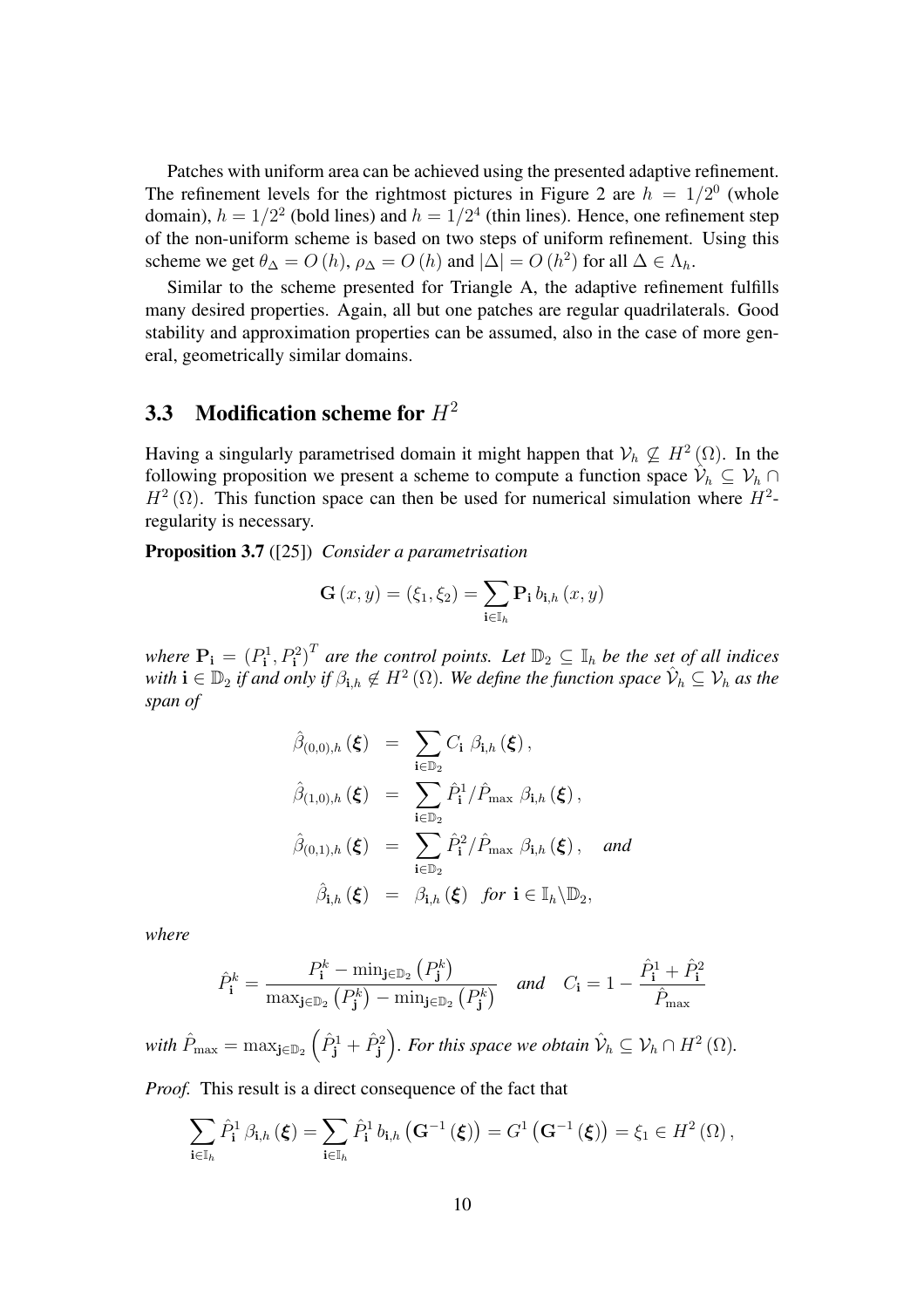$$
\sum_{\mathbf{i}\in\mathbb{I}_h}\hat{P}_{\mathbf{i}}^2\,\beta_{\mathbf{i},h}\left(\boldsymbol{\xi}\right)=G^2\left(\mathbf{G}^{-1}\left(\boldsymbol{\xi}\right)\right)=\xi_2\in H^2\left(\Omega\right)
$$

and

$$
\sum_{\mathbf{i}\in\mathbb{I}_h}\beta_{\mathbf{i},h}(\boldsymbol{\xi})=1\in H^2(\Omega)\,;
$$

and of the linearity of the function space  $H^2(\Omega)$ .

This modification scheme generates a function space that fulfills the desired regularity condition  $\hat{\mathcal{V}}_h \subseteq H^2(\Omega)$ . The basis  $\left\{\hat{\beta}_{\mathbf{j},h}\right\}$  forms a partition of unity and all basis functions are non-negative. Furtheron, the test functions  $\hat{\beta}_{j,h}$  can be evaluated in a stable way. Hence the basis is suitable for numerical simulations.

### **4 Singular parametrisations of fillets**

In this section we present four different fillet parametrisations. The first 3 parametrisations represent the same B-spline fillet patch. The fourth patch uses a quarter of a circle as fillet curve, hence the domain has a NURBS representation. The circular fillet patch is taken from [17].

**Example 4.1 (Parabolic Fillet A.)** *Let*  $\Omega$  *be a Bézier patch having control points* 

$$
\begin{array}{ll}\n\mathbf{P}_{(i,j)} & j = 0 & j = 1 & j = 2 \\
\hline\n i = 0 & (0,0)^T & \left(\frac{1}{2},0\right)^T & \left(\frac{3}{4},\frac{1}{4}\right)^T \\
i = 1 & \left(\frac{7}{8},0\right)^T & \left(\frac{15}{16},\frac{1}{16}\right)^T & \left(1,\frac{1}{2}\right)^T \\
i = 2 & (1,0)^T & \left(1,\frac{1}{8}\right)^T & (1,1)^T\n\end{array}
$$

*as depicted in the top left of Figure 3. For this parametrisation the test functions fulfill*  $\beta_i \in H^1(\Omega)$  and  $\beta_i \notin H^2(\Omega)$  for all **i**.

**Example 4.2 (Parabolic Fillet B.)** *Let*  $\Omega$  *be a Bézier patch having control points* 

|       | $\mathbf{P}_{(i,j)}$ $j=0$     | $j=1$                                    | $i=2$                                    |
|-------|--------------------------------|------------------------------------------|------------------------------------------|
| $i=0$ | $(0,0)^{T}$                    | $(\frac{1}{2},0)^{T}$                    | $\left(\frac{3}{4},\frac{1}{4}\right)^T$ |
| $i=1$ | $\left(\frac{7}{8},0\right)^T$ | $\left(\frac{7}{8},\frac{1}{8}\right)^T$ | $\left(1,\frac{1}{2}\right)^{T}$         |
| $i=2$ | $(1,0)^{T}$                    | $\left(1,\frac{1}{8}\right)^{T}$         | $(1,1)^{T}$                              |

as in the top right of Figure 3. We have  $\beta_{(i,j)} \notin H^1(\Omega)$  for  $i+2-j \leq 1$ ,  $\beta_{(i,j)} \in H^1(\Omega)$ *for*  $i + 2 - j > 1$  *and*  $\beta_i \notin H^2(\Omega)$  *for all* **i**.

**Example 4.3 (Parabolic Fillet C.)** *Let*  $\Omega$  *be a Bézier patch having control points* 

 $\overline{a}$ 

|       | $\mathbf{P}_{(i,j)}$ $j=0$              | $j=1$                                    | $i=2$                                    |
|-------|-----------------------------------------|------------------------------------------|------------------------------------------|
| $i=0$ | $(0,0)^{T}$                             | $(\frac{1}{2},0)^{T}$                    | $\left(\frac{3}{4},\frac{1}{4}\right)^T$ |
|       | $i = 1 \left( \frac{1}{2}, 0 \right)^T$ | $\left(\frac{7}{8},\frac{1}{8}\right)^T$ | $\left(1,\frac{1}{2}\right)^{T}$         |
| $i=2$ | $(1,0)^{T}$                             | $\left(1,\frac{1}{2}\right)^{T}$         | $(1,1)^{T}$                              |

 $\Box$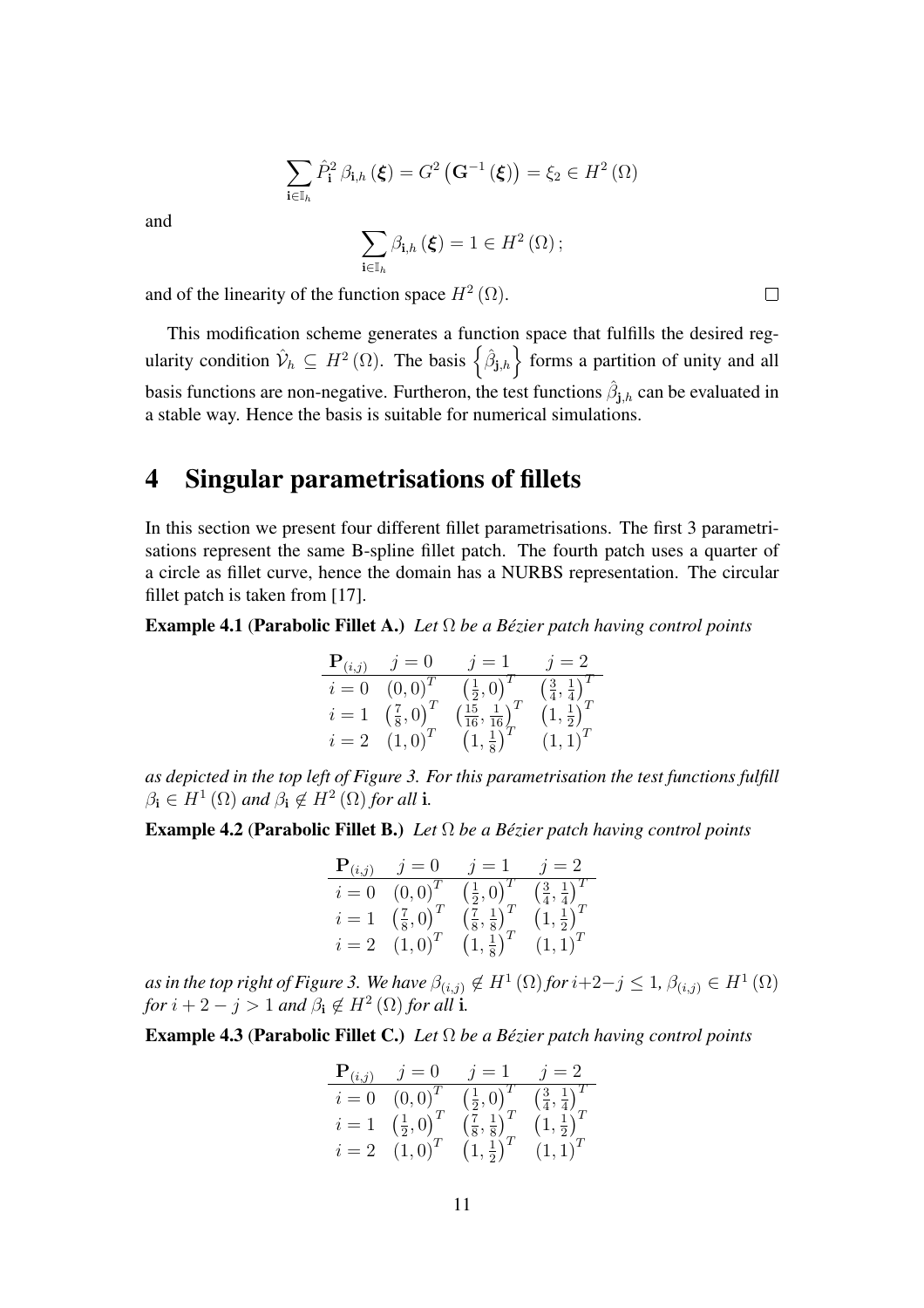*as in the bottom left of Figure 3. We have*  $\beta_i \notin H^1(\Omega)$  *for*  $i \neq (2,0)$  *and*  $\beta_i \in H^2(\Omega)$ *for*  $i = (2, 0)$ *.* 

**Example 4.4** (**Circular Fillet [17].**) *Let*  $\Omega_C$  *be a NURBS patch having control points* 

$$
\begin{array}{ll}\n\mathbf{P}_{(i,j)} & j = 0 & j = 1 & j = 2 \\
\hline\n i = 0 & (0,0)^T & (\sqrt{2} - 1,0)^T & \left(\frac{1}{\sqrt{2}}, 1 - \frac{1}{\sqrt{2}}\right)^T \\
i = 1 & \left(\frac{17}{20}, 0\right)^T & \left(\frac{17}{20}, \frac{3}{20}\right)^T & (1, 2 - \sqrt{2})^T \\
i = 2 & (1,0)^T & (1, \frac{3}{20})^T & (1,1)^T\n\end{array}
$$

*and weigths*

$$
\begin{array}{cccc}\n\omega_{(i,j)} & j = 0 & j = 1 & j = 2\\
\hline\ni = 0 & 1 & \cos\left(\frac{\pi}{8}\right) & 1\\
\hline\ni = 1 & 1 & 1 & \cos\left(\frac{\pi}{8}\right)\\
\hline\ni = 2 & 1 & 1 & 1.\n\end{array}
$$

*The control points and parametrisation are depicted at the bottom right of Figure 3. The NURBS test functions are defined as*

$$
r_{\mathbf{i}}\left(\mathbf{x}\right) = \frac{\omega_{\mathbf{i}}b_{\mathbf{i}}\left(\mathbf{x}\right)}{\sum_{\mathbf{j}}\omega_{\mathbf{j}}b_{\mathbf{j}}\left(\mathbf{x}\right)}
$$

and  $G(x) = \sum_i P_i r_i(x)$ . Similar to the parabolic fillet A all test functions fulfill  $\rho_{\mathbf{i}} = r_{\mathbf{i}} \circ \mathbf{G}^{-1} \in H^1(\Omega_C)$  and  $\rho_{\mathbf{i}} \notin H^2(\Omega_C)$ .

Figure 3 gives an overview of the four fillet patches. Test functions  $\beta_i$  corresponding to control points  $P_i$  depicted in blue fulfill  $\beta_i \in H^2$ , test functions corresponding to control points depicted in green fulfill  $\beta_i \notin H^2$  and  $\beta_i \in H^1$ ; and test functions corresponding to control points depicted in red fulfill  $\beta_i \notin H^1$ . All the results can be proven in the same manner as the results for triangular patches. We will not present the proofs here.

The control point grids for fillets A and B are equal, with the only exception that the inner control points differ. Surprisingly, the regularity properties of the test functions differ. This is due to the fact that the fillet B represents a limit case. If the inner control point would be even closer to the singularity at  $\boldsymbol{\xi} = (3/4, 1/4)^T$ , then the parametrisation would fold over. Hence the singularity is of a higher order. Fillet C is also similar to fillets A and B, but in that case also the control points on the straight line boundaries are changed. This does not affect the geometry, but the regularity of the test function space is reduced.

## **5 Conclusion**

We presented  $H^1$  and  $H^2$  regularity results for the test functions from isogeometric analysis in the presence of singularities in the parametrisation. We considered triangular domains and fillet patches. It is necessary to point out that similar results can be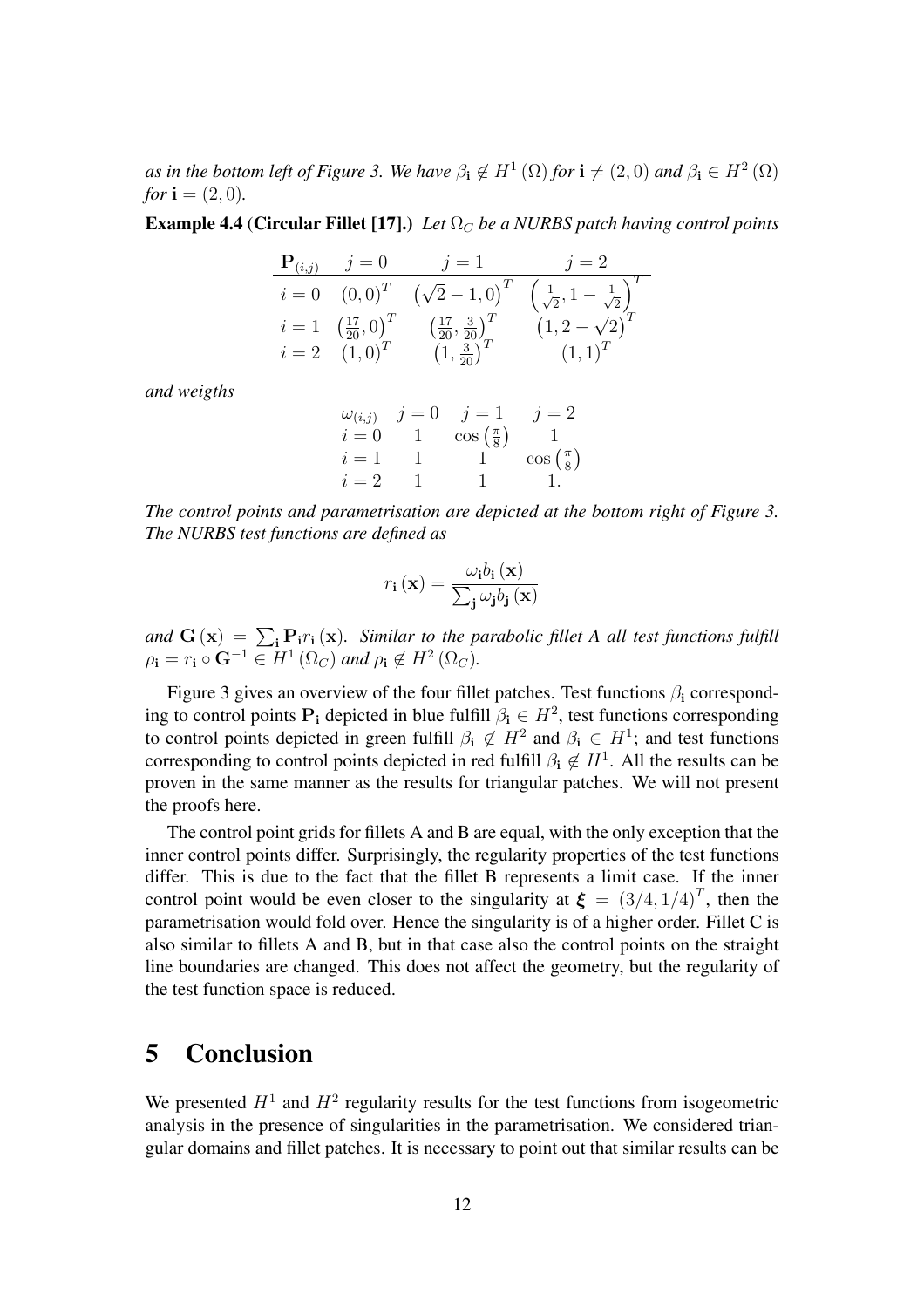

Figure 3: Parabolic fillets A (top left), B (top right) and C (bottom left) and circular fillet (bottom right)

achieved for more general domains. We also presented modification schemes for the test function space in case of reduced regularity. The schemes reproduce test functions that are in  $H^1$  or  $H^2$ , respectively, generating function spaces suitable for numerical analysis.

Using the example of a triangular domain we presented different parametrisation strategies and refinement schemes. We suppose that specific local refinement strategies combined with the  $H^2$  modification scheme seem to be a strong tool to achieve good numerical results for singularly parametrised domains. This needs to be confirmed by numerical simulations of real-world problems.

As we presented in the case of fillet patches, the choice of the inner control points and the boundary representation might have an effect on the regularity properties of the test functions. Negative effects, like reduced regularity, high instability or weak approximation order, can lead to bad simulation results. These effects need to be studied in more detail. Our findings suggest that a careful treatment of singularities is necessary in many cases. But, if done properly, it leads to a very convenient method for numerical simulation on very general physical domains.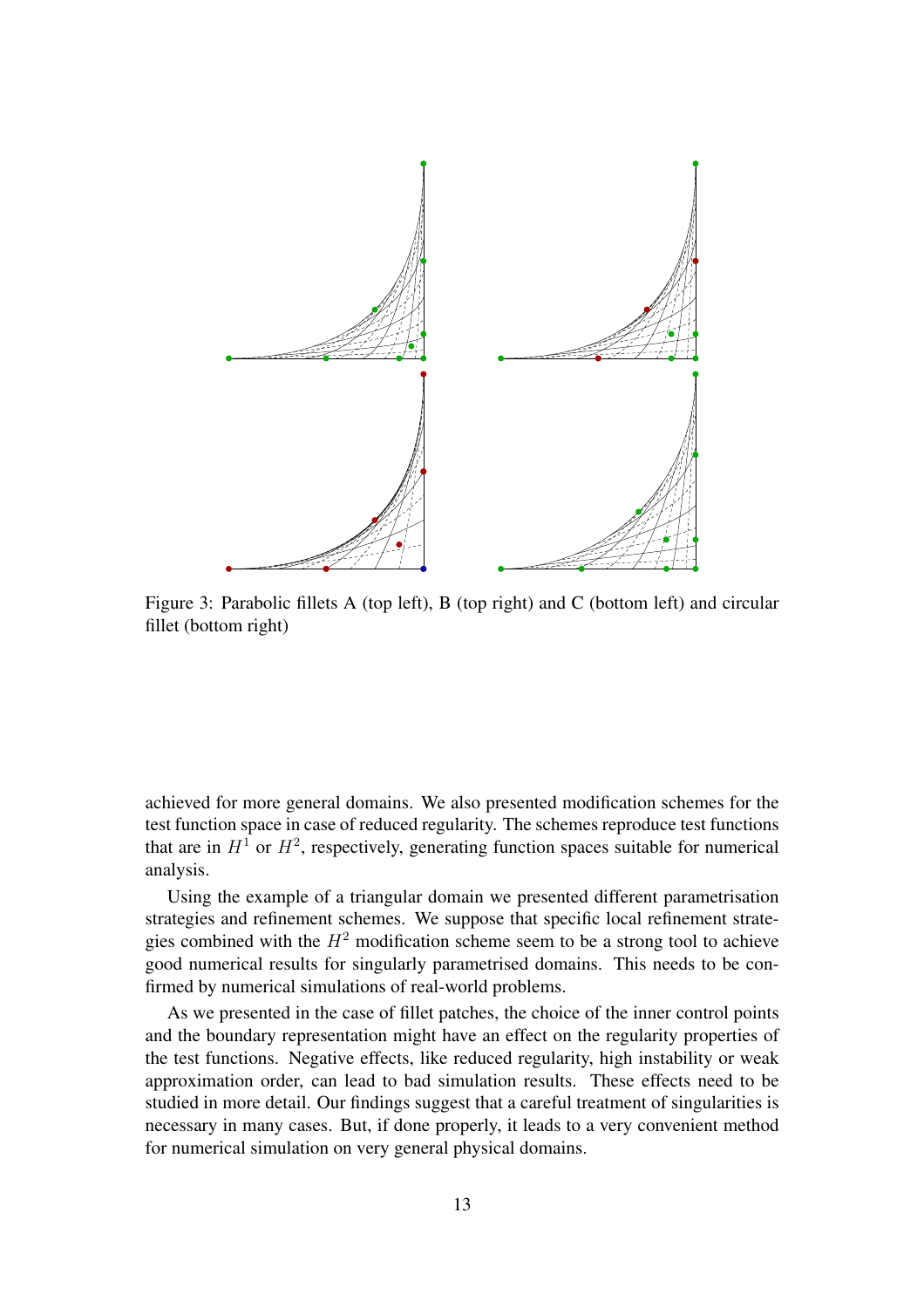### **Acknowledgements**

This research was partially supported by the Austrian Science Fund (FWF): W1214- N15, project DK3.

### **References**

- [1] Y. Bazilevs, V. M. Calo, J. A. Cottrell, J. A. Evans, T. J. R. Hughes, S. Lipton, M. A. Scott, and T. W. Sederberg. Isogeometric analysis using T-splines. *Computer Methods in Applied Mechanics and Engineering*, 199(5-8):229 – 263, 2010.
- [2] Y. Bazilevs, L. Beirão da Veiga, J. A. Cottrell, T. J. R. Hughes, and G. Sangalli. Isogeometric analysis: approximation, stability and error estimates for h-refined meshes. *Mathematical Models and Methods in Applied Sciences*, 16(7):1031 – 1090, 2006.
- [3] S. Brenner and R. L. Scott. *The Mathematical Theory of Finite Element Methods*. Springer, 2005.
- [4] A. Buffa, G. Sangalli, and R. Vázquez. Isogeometric analysis in electromagnetics: B-splines approximation. *Computer Methods in Applied Mechanics and Engineering*, 199(17-20):1143 – 1152, 2010.
- [5] E. Cohen, T. Martin, R. M. Kirby, T. Lyche, and R. F. Riesenfeld. Analysis-aware modeling: Understanding quality considerations in modeling for isogeometric analysis. *Computer Methods in Applied Mechanics and Engineering*, 199(5- 8):334 – 356, 2010.
- [6] J. A. Cottrell, T. J. R. Hughes, and A. Reali. Studies of refinement and continuity in isogeometric structural analysis. *Computer Methods in Applied Mechanics and Engineering*, 196(41-44):4160 – 4183, 2007.
- [7] J. A. Cottrell, A. Reali, Y. Bazilevs, and T. J. R. Hughes. Isogeometric analysis of structural vibrations. *Computer Methods in Applied Mechanics and Engineering*, 195(41-43):5257 – 5296, 2006.
- [8] M. R. Dörfel, B. Jüttler, and B. Simeon. Adaptive isogeometric analysis by local h-refinement with T-splines. *Computer Methods in Applied Mechanics and Engineering*, 199(5-8):264 – 275, 2010.
- [9] Tor Dokken, Tom Lyche, and Kjell Fredrik Pettersen. Locally refinable splines over box-partitions. Technical report, SINTEF, 2012.
- [10] David R. Forsey and Richard H. Bartels. Hierarchical B-spline refinement. *SIG-GRAPH Comput. Graph.*, 22(4):205–212, jun 1988.
- [11] Carlotta Giannelli, Bert Jüttler, and Hendrik Speleers. THB-splines: The truncated basis for hierarchical splines. *Computer Aided Geometric Design*, (0):–, 2012.
- [12] Klaus Höllig, Ulrich Reif, and Joachim Wipper. Weighted extended B-spline approximation of dirichlet problems. *SIAM Journal on Numerical Analysis*, 39(2):442–462, 2001.